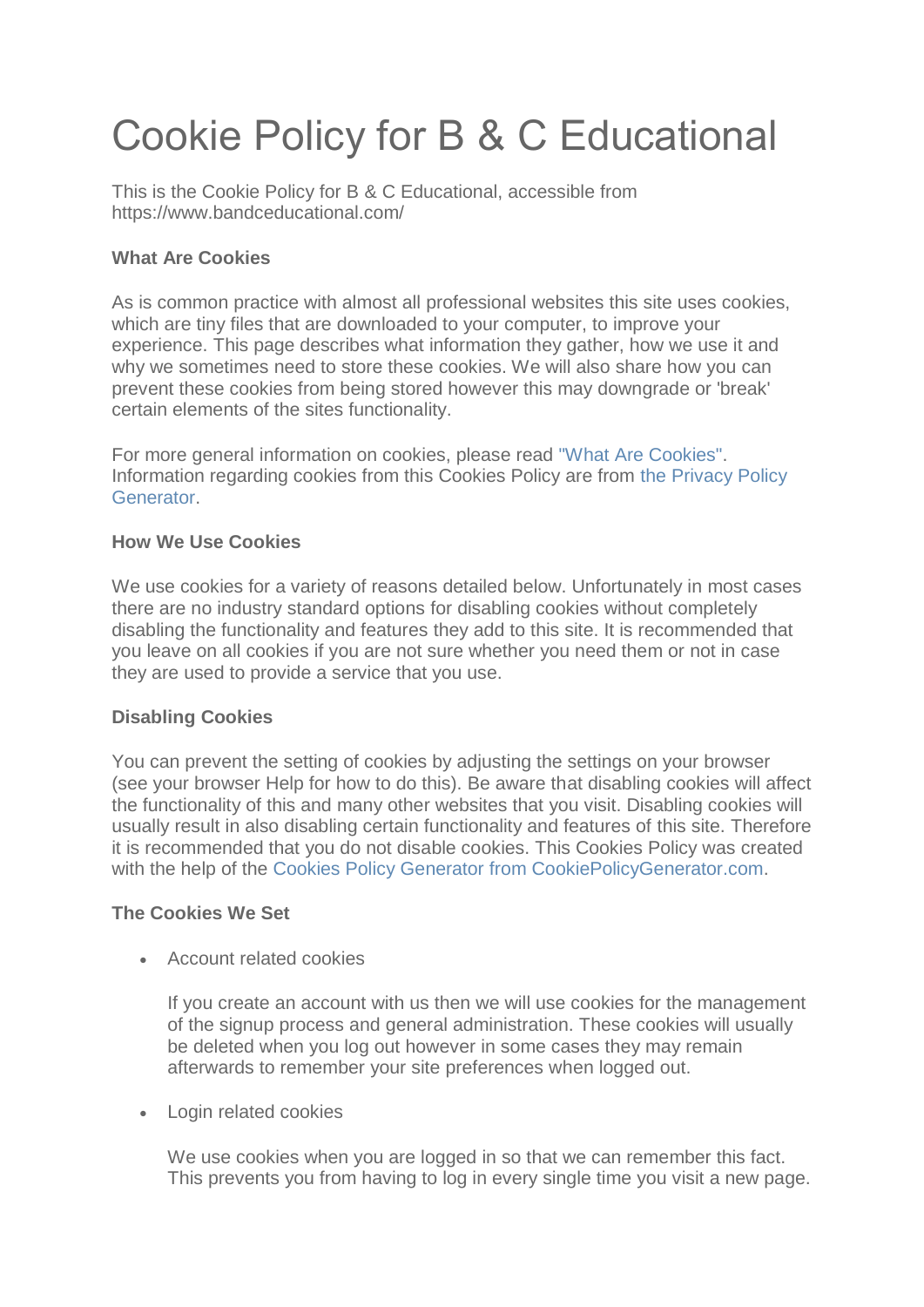These cookies are typically removed or cleared when you log out to ensure that you can only access restricted features and areas when logged in.

Email newsletters related cookies

This site offers newsletter or email subscription services and cookies may be used to remember if you are already registered and whether to show certain notifications which might only be valid to subscribed/unsubscribed users.

Orders processing related cookies

This site offers e-commerce or payment facilities and some cookies are essential to ensure that your order is remembered between pages so that we can process it properly.

• Forms related cookies

When you submit data to through a form such as those found on contact pages or comment forms cookies may be set to remember your user details for future correspondence.

#### **Third Party Cookies**

In some special cases we also use cookies provided by trusted third parties. The following section details which third party cookies you might encounter through this site.

 This site uses Google Analytics which is one of the most widespread and trusted analytics solution on the web for helping us to understand how you use the site and ways that we can improve your experience. These cookies may track things such as how long you spend on the site and the pages that you visit so we can continue to produce engaging content.

For more information on Google Analytics cookies, see the official Google Analytics page.

- From time to time we test new features and make subtle changes to the way that the site is delivered. When we are still testing new features these cookies may be used to ensure that you receive a consistent experience whilst on the site whilst ensuring we understand which optimisations our users appreciate the most.
- We also use social media buttons and/or plugins on this site that allow you to connect with your social network in various ways. For these to work the following social media sites including; Facebook, Twitter and Pinterest, will set cookies through our site which may be used to enhance your profile on their site or contribute to the data they hold for various purposes outlined in their respective privacy policies.